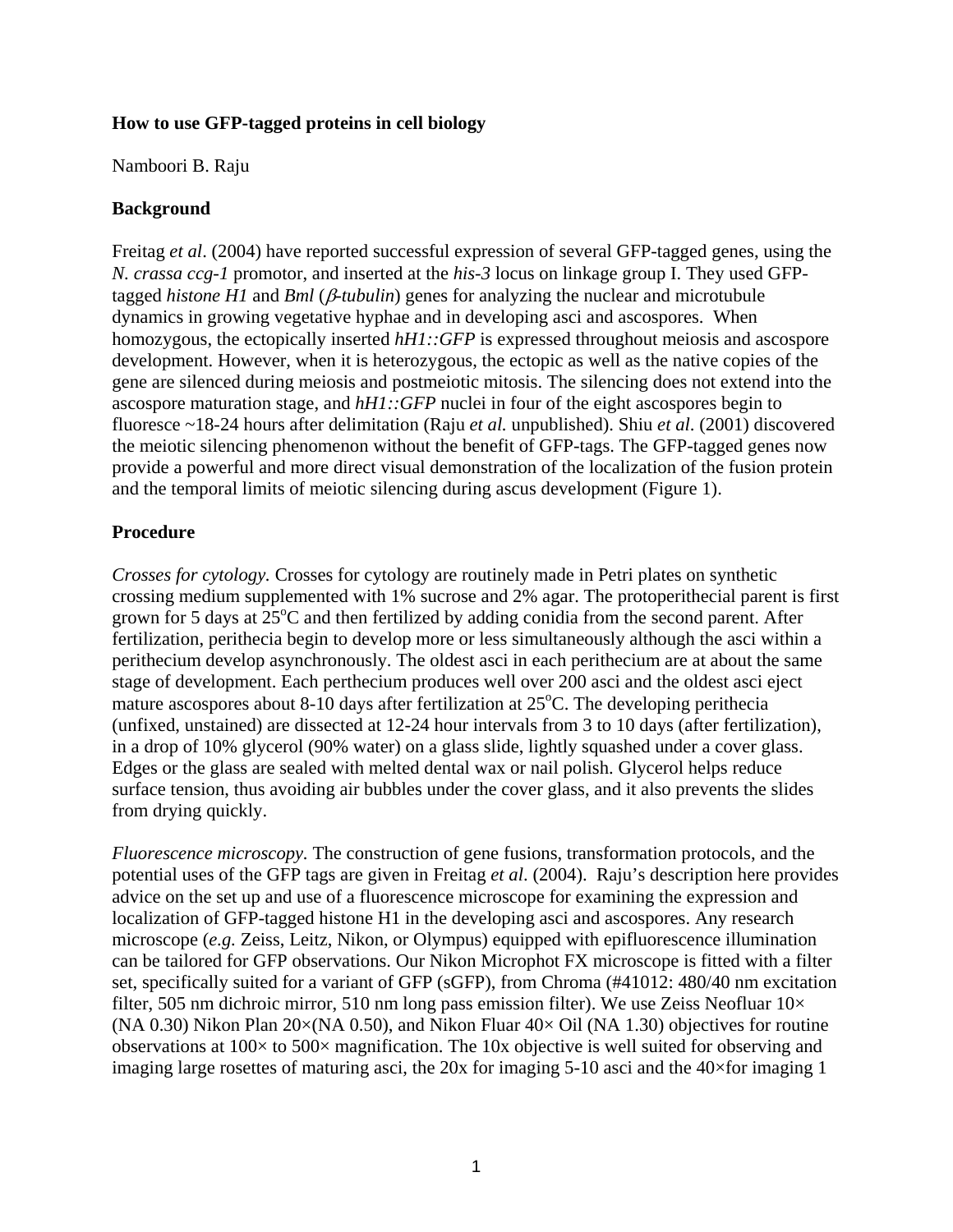to 5 asci at high magnification. A low intensity back lighting through a dark-field condenser provides the necessary contrast, and ascus and ascospore outlines.

*Digital imaging.* For digital imaging, a Nikon CoolPix 5000 is attached to the video port of Nikon Microphot FX with three adapters: A Nikon C-mount adapter on the microscope's video port, a photo eyepiece-like lens adapter (MM-Cool from Microscope World), which connects to the C-mount adapter at one end, and to a Nikon camera adapter tube (UR-E6) at the other end. The UR-E6 in turn screws onto the outer mount of the camera lens. I have recently adapted another camera (CoolPix 5400) to the Nikon microscope with MM3-45 (MM-3XS + M4537) from Microscope World. Additional advice and appropriate adapters for several Nikon, Sony, Canon, and Olympus digital cameras may be obtained from the camera manufacturers/distributors or from Microscope World [\(www.microscopeworld.com](http://www.microscopeworld.com/)). Microscopes without the C-mount adapter may also be used by connecting the camera and the MM-Cool (or a similar adapter) directly to the phototube or to one of the binocular eyepiece ports with the supplied 23 mm sleeve.

The images of fluorescing nuclei in the developing asci and ascospores are fairly bright when observed through the microscope (Figure 1). However, the images are dim and hardly visible on the built-in small, camera screen. Thus, it is necessary to frame and focus images of asci in bright field, and then switch the filter set and light path to GFP imaging. Another trick is to increase the ISO setting to 800, when the GFP images appear brighter for focusing, then change the ISO setting back to 100 for exposures. At ISO 100, the 5-megapixel sensors in both CoolPix cameras are capable of recording high definition images. For fluorescence imaging, typical exposure times are set manually at 4-8 sec (F 5.4) with  $10\times$  objective, 2-4 sec with  $20\times$  and 1-2 sec with 40×. For bright field imaging the camera is set in Program mode; the built-in flash is, of course, disabled for both bright field and fluorescence imaging. Generally, I find the images on CoolPix 5400 screen are brighter than on CoolPix 5000 screen, perhaps because of different sensors or lens adapters on the two cameras.

For use of Red Fluorescent Protein, see Freitag and Selker (2005).

## **References**

Freitag, M., and E. U. Selker. 2005. Expression and visualization of Red Fluorescent Protein (RFP) in Neurospora crassa. Fungal Genet. Newslett. 52: 14-17.

Freitag, M., P. C. Hickey, N. B. Raju, E. Selker, and N. D. Read. 2004. GFP as a tool to analyze the organization, dynamics, and function of nuclei and microtubules in *Neurospora crassa*. Fungal Genet. Biol. 41: 897-910.

Shiu, P.K.T., N. B. Raju, D. Zickler, and R. L. Metzenberg. 2001. Meiotic silencing by unpaired DNA. Cell 107: 905-916.